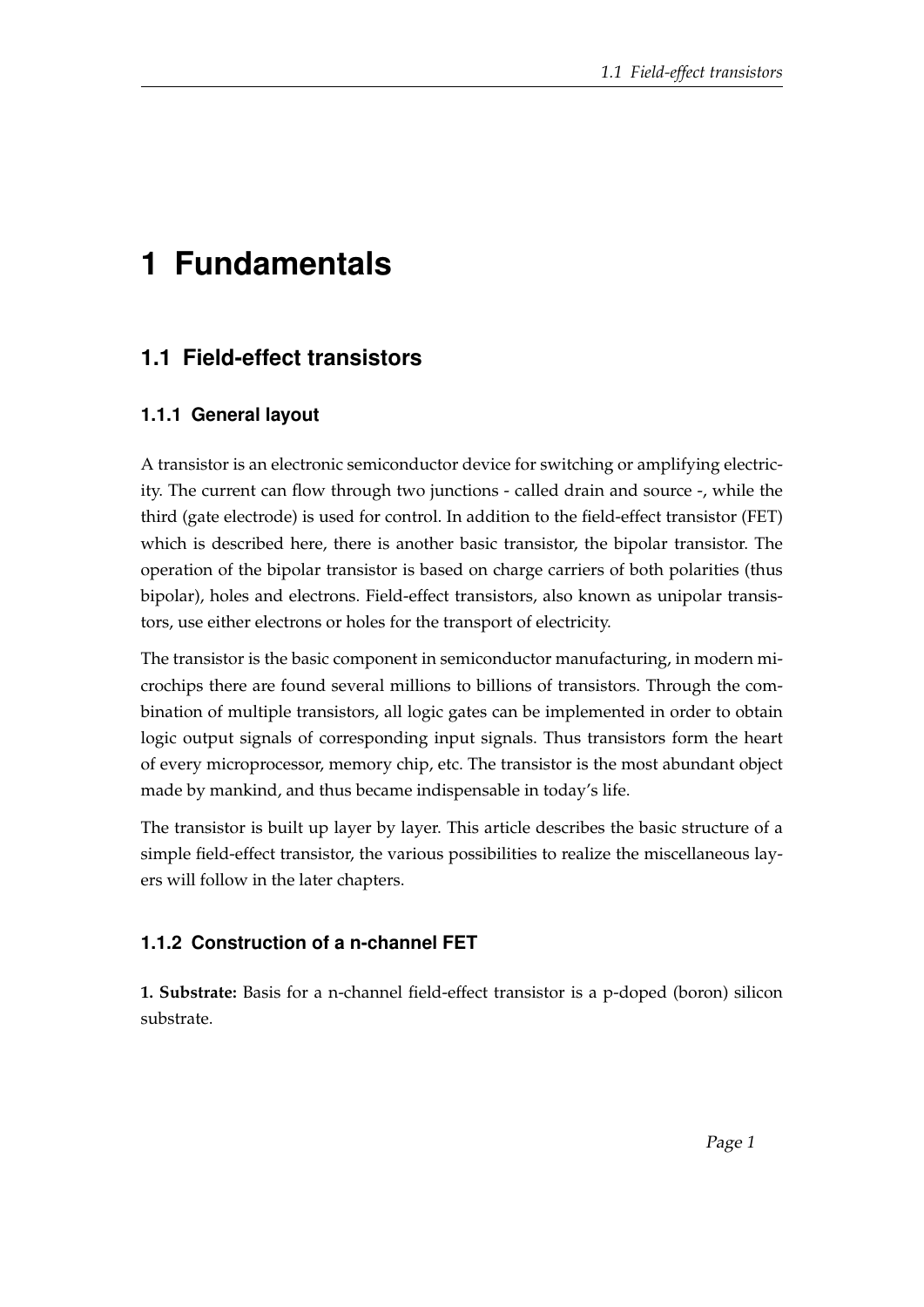

**2. Oxidation:** On top of the substrate, a thin layer of silicon dioxide  $\mathrm{SiO}_2$  (the gate oxide) is created via thermal oxidation. It is used for insulation of the later deposited gate and the substrate.



**3. Deposition:** In a LPCVD process nitride is deposited, it is used later as an masking during the field oxidation.



**4. Photolithography:** On top of the nitride a photoresist is spun on, exposed and developed. Thus a structured coating layer is fabricated which serves as an etching mask.



**5. Etching:** Only at resist free sites nitride is removed using reactive ion etching.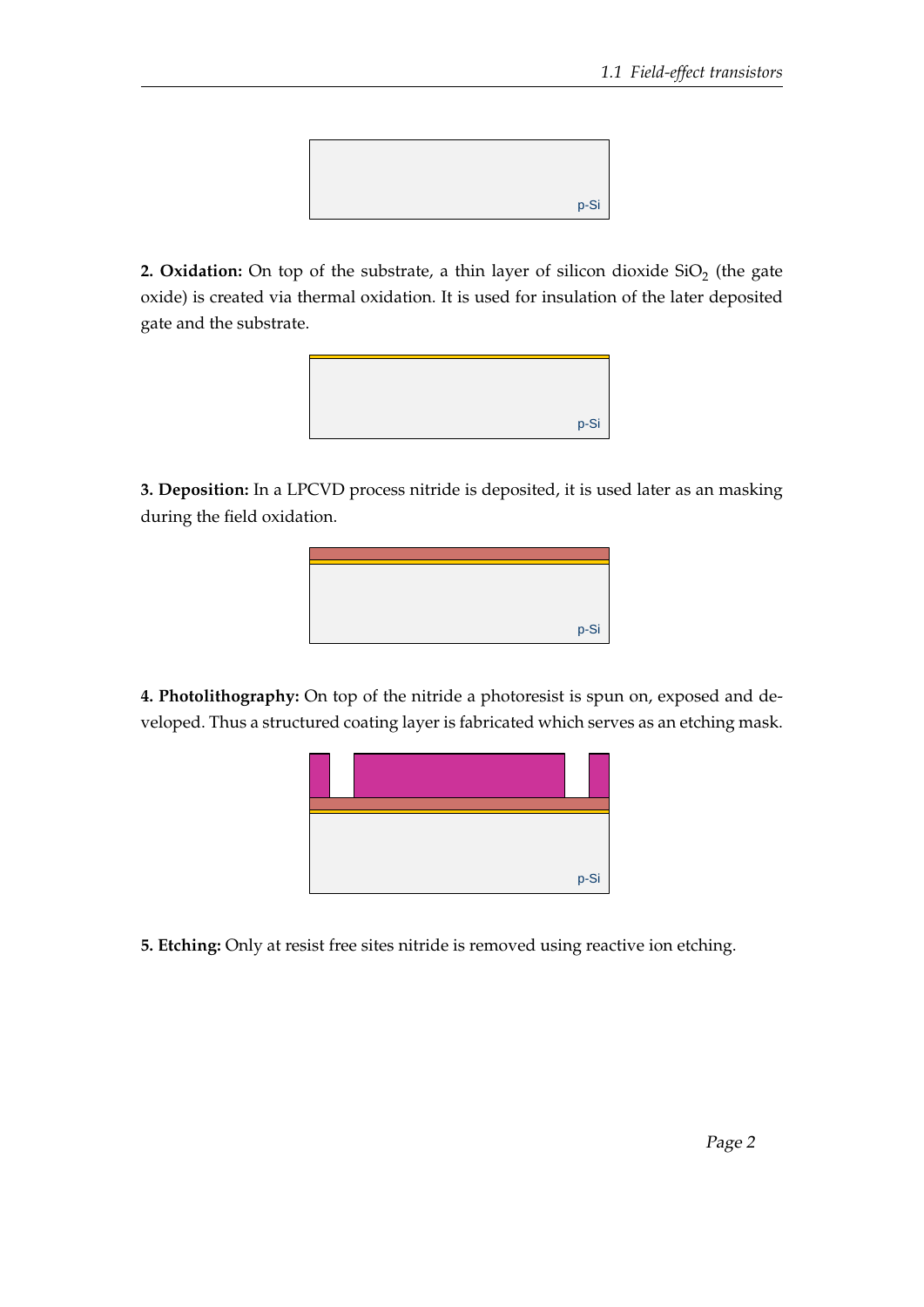

**6. Resist removal:** Subsequent the resist mask is removed in a wet-chemical developer solution.



**7. Oxidation:** During field oxidation, the nitride serves as a mask layer, the thermal wet oxidation takes place only on the bare gate oxide. The grown field oxide is used for lateral isolation to adjacent devices.

![](_page_2_Picture_5.jpeg)

**8. Etching:** Subseuqent to the oxidation, the nitride is removed in a wet chemical etching process.

![](_page_2_Picture_7.jpeg)

**9. Deposition:** Via low pressure CVD, polycrystalline silicon is deposited which represents the gate electrode.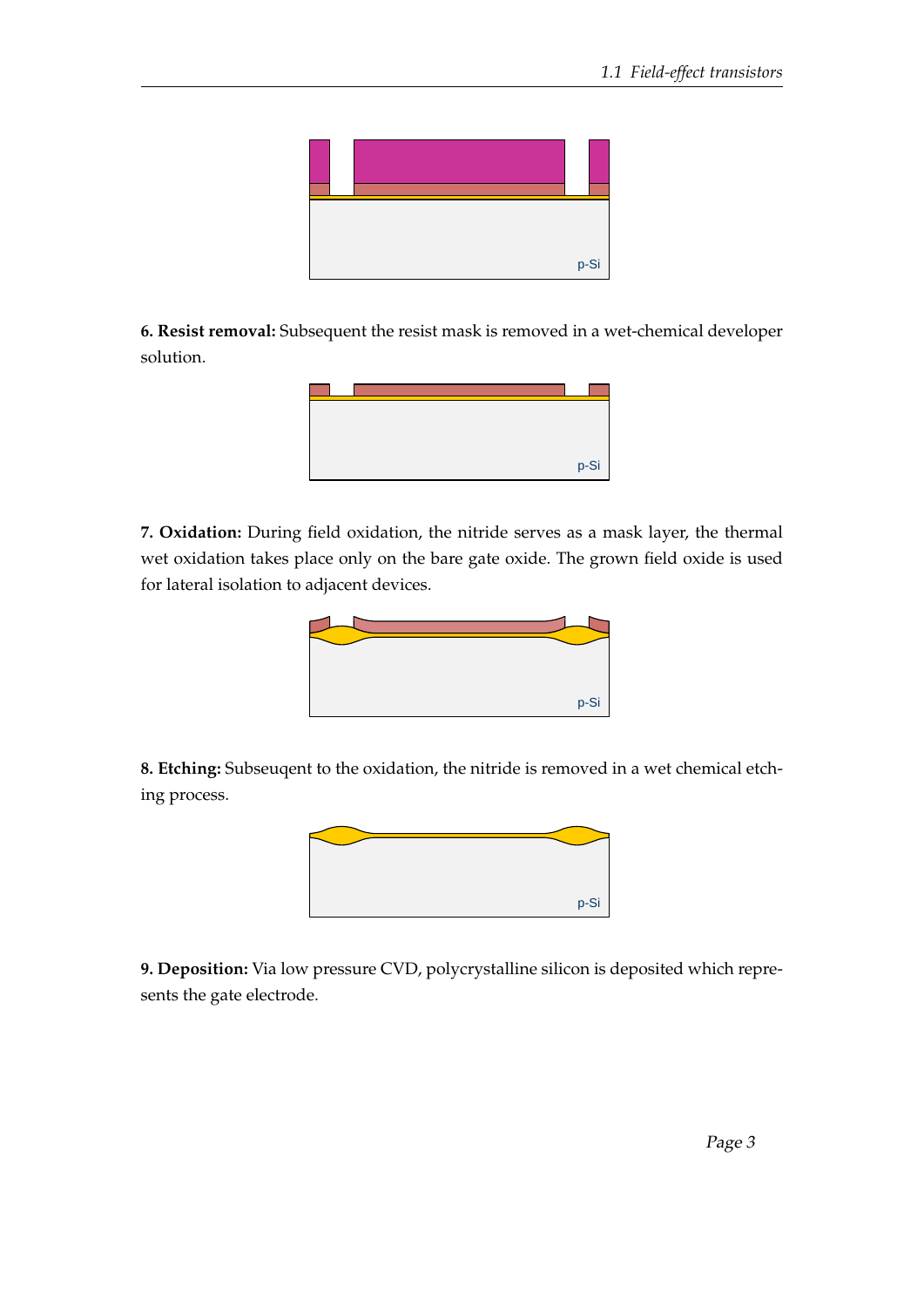![](_page_3_Picture_1.jpeg)

**10. Photolithography:** Again a resist layer on top of the polysilicon is patterned.

![](_page_3_Picture_3.jpeg)

**11. Etching:** The photoresist in turn serves as a mask layer, via reactive ion etching the gate is patterned.

![](_page_3_Figure_5.jpeg)

**12. Resist removal:** The resist is removed via wet-chemical etching.

![](_page_3_Picture_7.jpeg)

**13. Oxidation:** A thin oxide (post oxide) is deposited as an insulating layer for the gate electrode as well as a spacer for the subsequent source and drain implantation.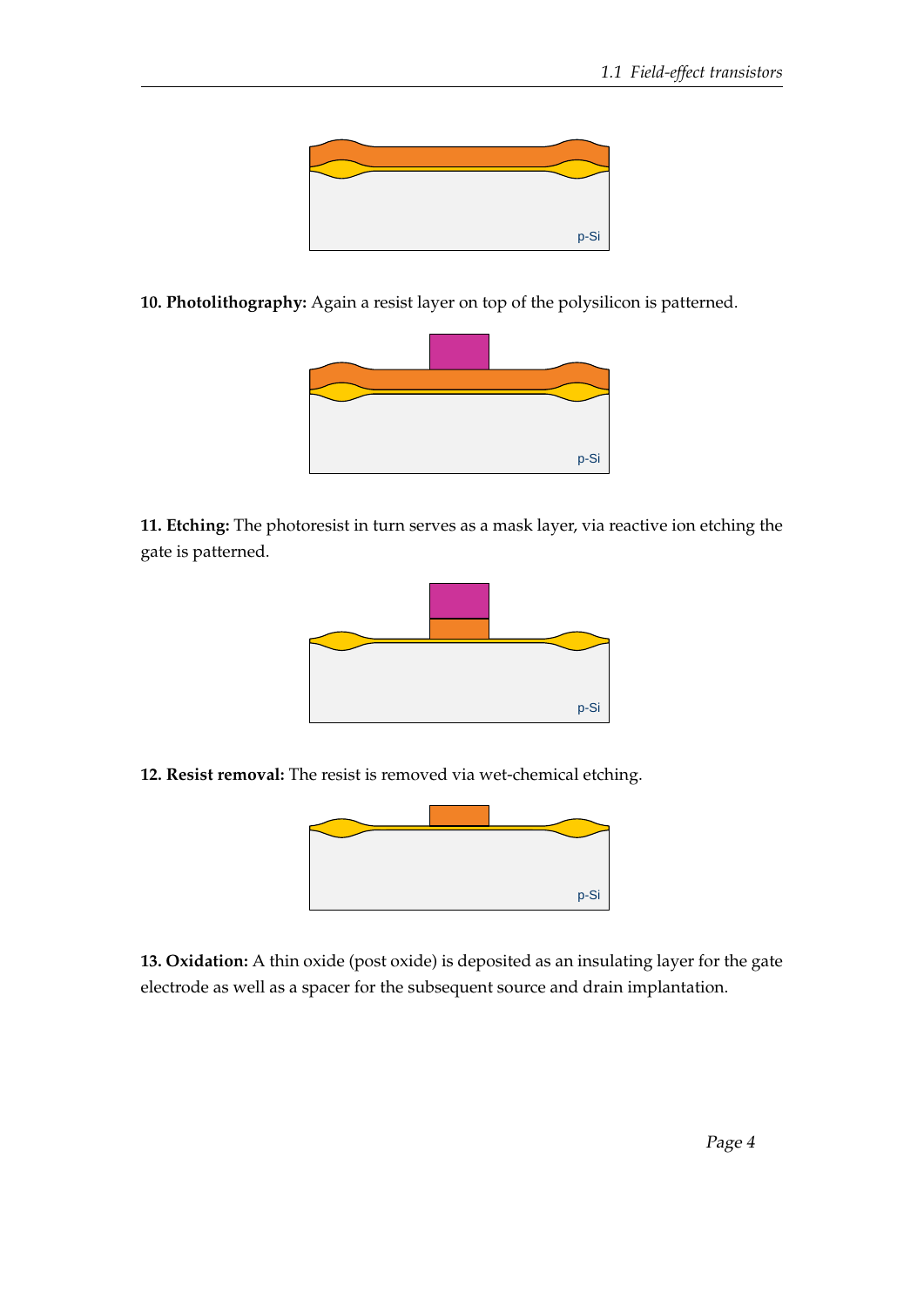![](_page_4_Picture_1.jpeg)

**14. Ion implantation:** Via ion implantation with phosphorus, the source and drain regions are introduced (n-type). Since the gate electrode acts as an mask during implantation, the width of the n-channel between the source and drain is preset. This is called self alignment.

![](_page_4_Figure_3.jpeg)

**15. Oxidation:** As an isolation a nonmetal is deposited (e.g. oxide). This happens in a LPCVD process with TEOS, which provides a good step coverage.

![](_page_4_Figure_5.jpeg)

**16. Photolithography and etching:** In a further step a resist layer is structured and the edges of the contact holes are rounded in an isotropic etch process.

![](_page_4_Figure_7.jpeg)

Page 5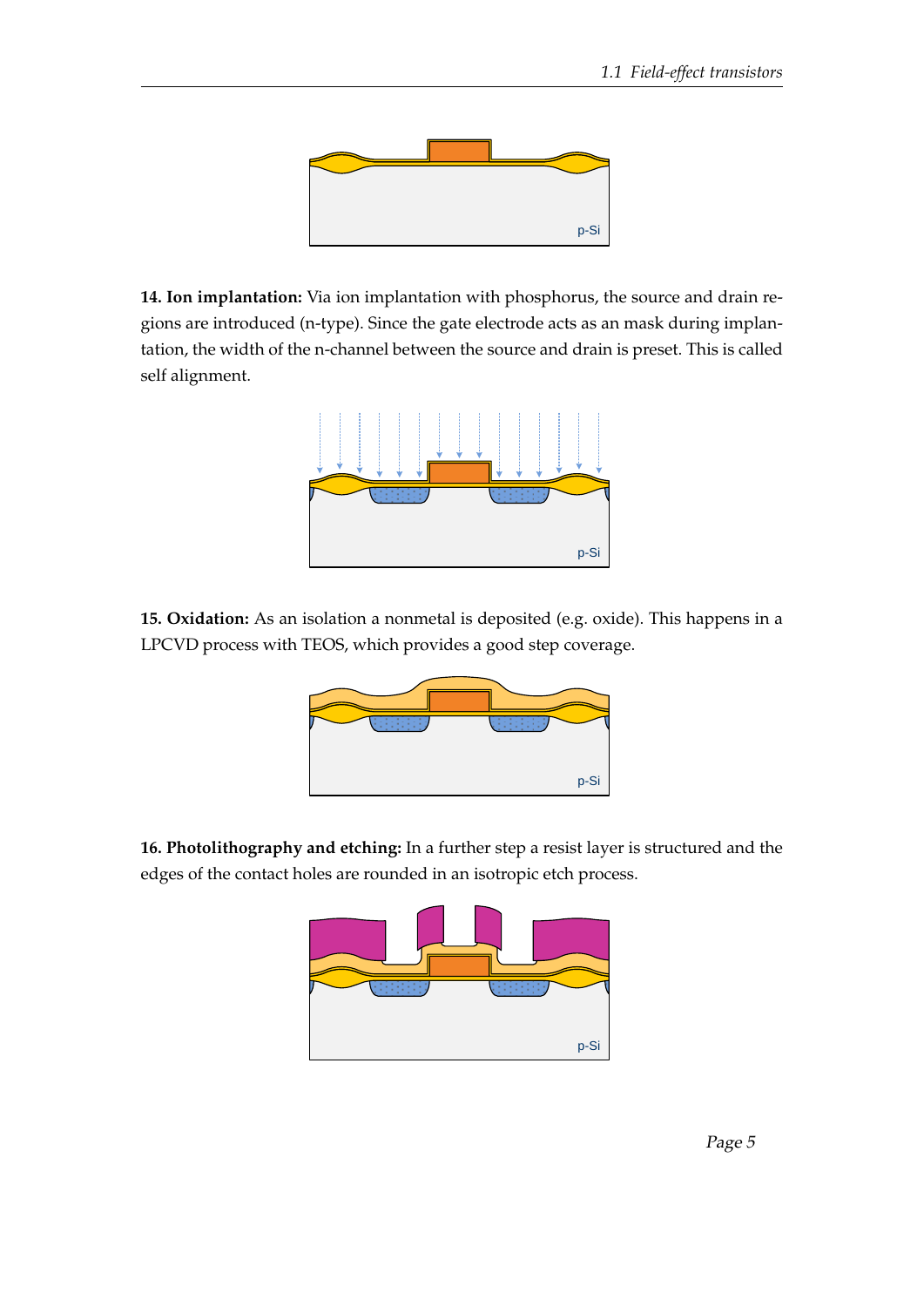**17. Etching:** Subsequently the contact holes are opened in a highly anisotropic etch process.

![](_page_5_Picture_2.jpeg)

**18. Metallization:** The contact holes are filled with aluminum via sputtering.

| p-Si |
|------|

**19. Photolithography:** In a final lithography step a new resist mask is patterned.

![](_page_5_Figure_6.jpeg)

**20. Etching:** The pattern is transferred into the underlying metallization in an anisotropic dry etch process.

![](_page_5_Figure_8.jpeg)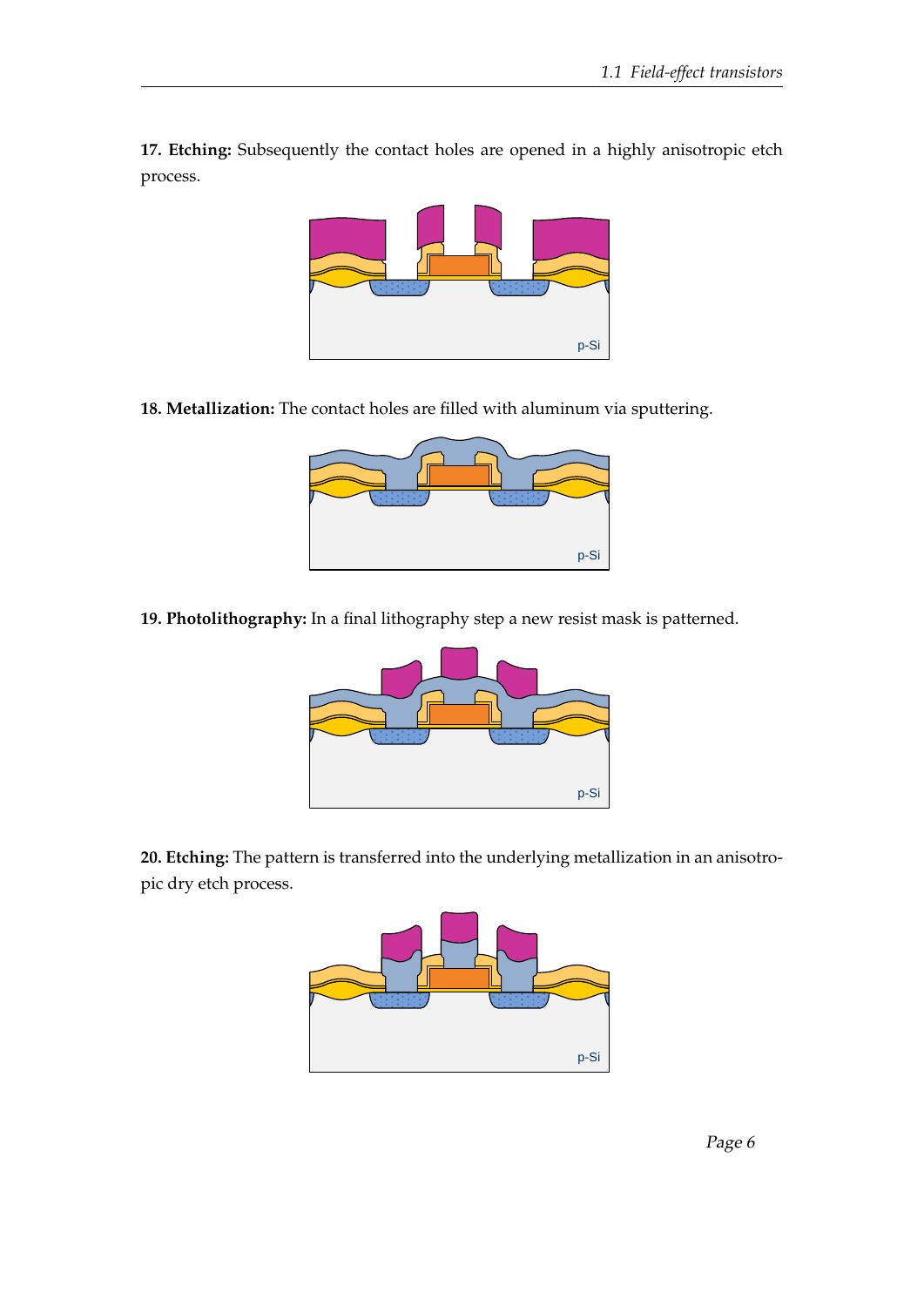**21. Resist removal:** Finally, the resist is removed and aluminum conductors remain to actuate the transistor.

![](_page_6_Figure_2.jpeg)

Actual the construction of a transistor is much more complex, since additional planarization layers for photolithography are neccessary or secondary drain and source implantations have to be done to adjust the threshold voltage accurately. On the slopes of the gate elektrode additional (side wall) spacers can be formed to set the exact length of the channel or fine tune the doping profile respectively.

## **1.1.3 Mode of operation**

#### **Enhancement-mode:**

Without a positive voltage applied to the gate there are no electrons available, which could act as free charge carriers between source and drain, since the substrate is pdoped. In steady state holes in the substrate act as majority charge carriers, while the electrons are minority charge carriers.

A positive voltage applied to the gate attracts electrons in the substrate, while holes are pushed away. Thus forming a conducting n-channel beneath the gate electrode and inbetween source and drain, respectively. The insulating silicon dioxide layer prevents a current flow between the substrate and the gate.

Since the transistor blocks the current flow without an applied voltage, the transistor is also called self-locking.